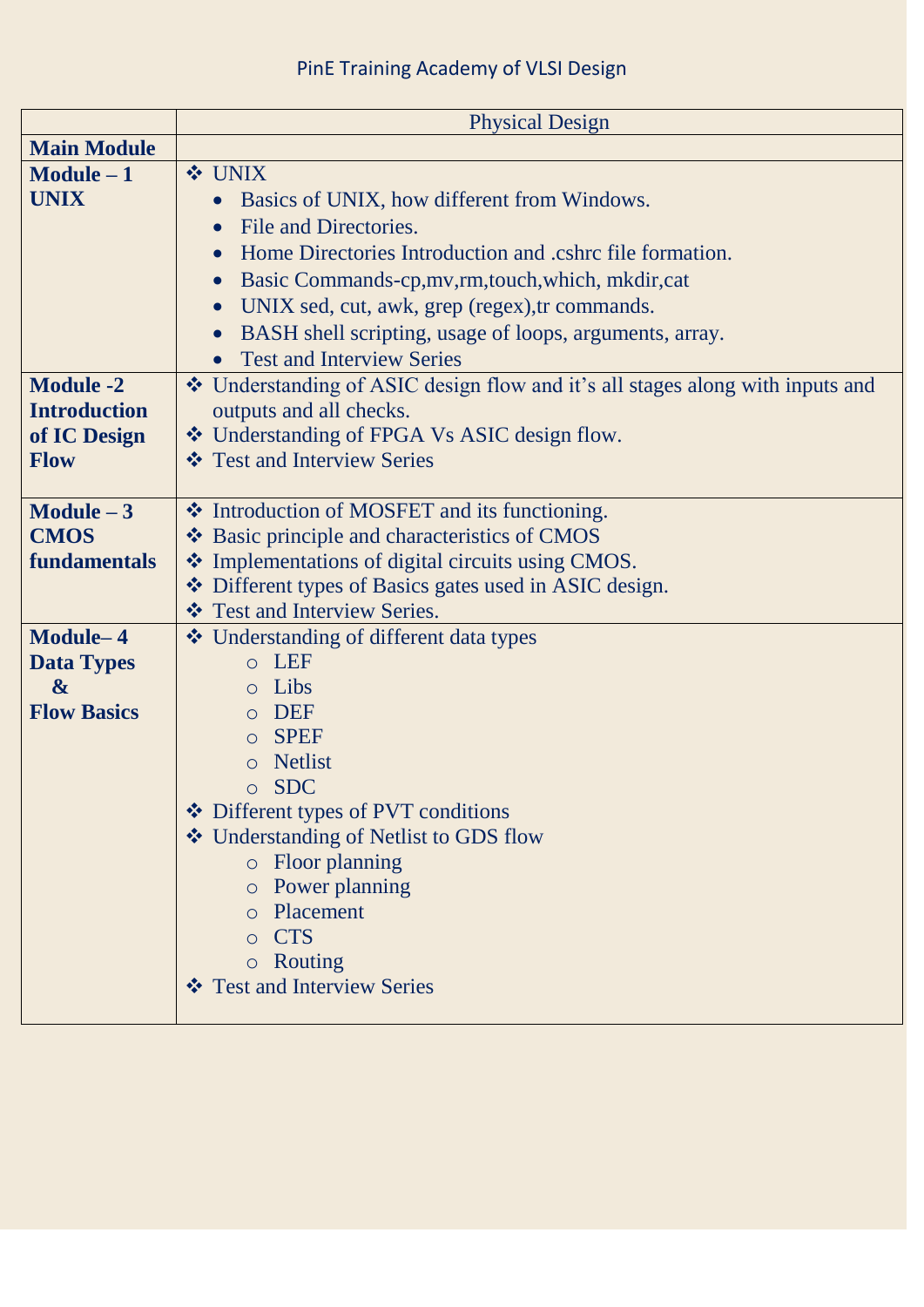| <b>Module -5</b>     | 1. What is floorplanning                                     |
|----------------------|--------------------------------------------------------------|
| <b>Floorplanning</b> | 2. Objective of floorplaning                                 |
|                      | 3. Inputs and outputs of floorplanning                       |
|                      | 4. What is core and die.                                     |
|                      | 5. Die size estimation, design utilization and aspect Ratio. |
|                      | 6. IO placement                                              |
|                      | 7. Macro Placement                                           |
|                      | 8. Different types of Physical cells                         |
|                      | 9. Different types of Blockages                              |
|                      | 10. Channel estimation between two macros.                   |
|                      | 11. Challenges of floorplanning                              |
|                      |                                                              |
| <b>Power</b>         |                                                              |
| <b>Planning</b>      | 12. What is power analysis                                   |
|                      | 13.IR and EM analysis                                        |
|                      | 14.P/G grid distribution                                     |
|                      | 15. Why worry about voltage drop                             |
|                      |                                                              |
|                      | ❖ Test and Interview Series                                  |
| $Module - 6$         | What and why placement<br>榛                                  |
| <b>Placement</b>     | ❖ Goals of Placement                                         |
|                      | ❖ What is standard cells                                     |
|                      | ❖ Types of placement strategies                              |
|                      | ❖ Placement optimization techniques                          |
|                      | ❖ Understanding of timing constraints                        |
|                      | ❖ Cell and nets delay calculation                            |
|                      | ❖ Congestion and how to analyse and deal with it             |
|                      | ❖ Different types of Vt cells                                |
|                      | * Real Design Placement challenges                           |
|                      | ❖ Test and Interview.                                        |
| $Module - 7$         | ❖ What is CTS and why we need it                             |
| <b>Clock Tree</b>    | ❖ Goal of CTS                                                |
| <b>Synthesis</b>     | ❖ Input and output of CTS stage                              |
|                      | ❖ Different terminologies of CTS like,                       |
|                      | o Skew                                                       |
|                      | • Clock latency and network latency                          |
|                      | <b>O</b> Clock transition                                    |
|                      | $\circ$ clock jitter                                         |
|                      | o clock uncertainty                                          |
|                      | ❖ CTS constraints and specifications                         |